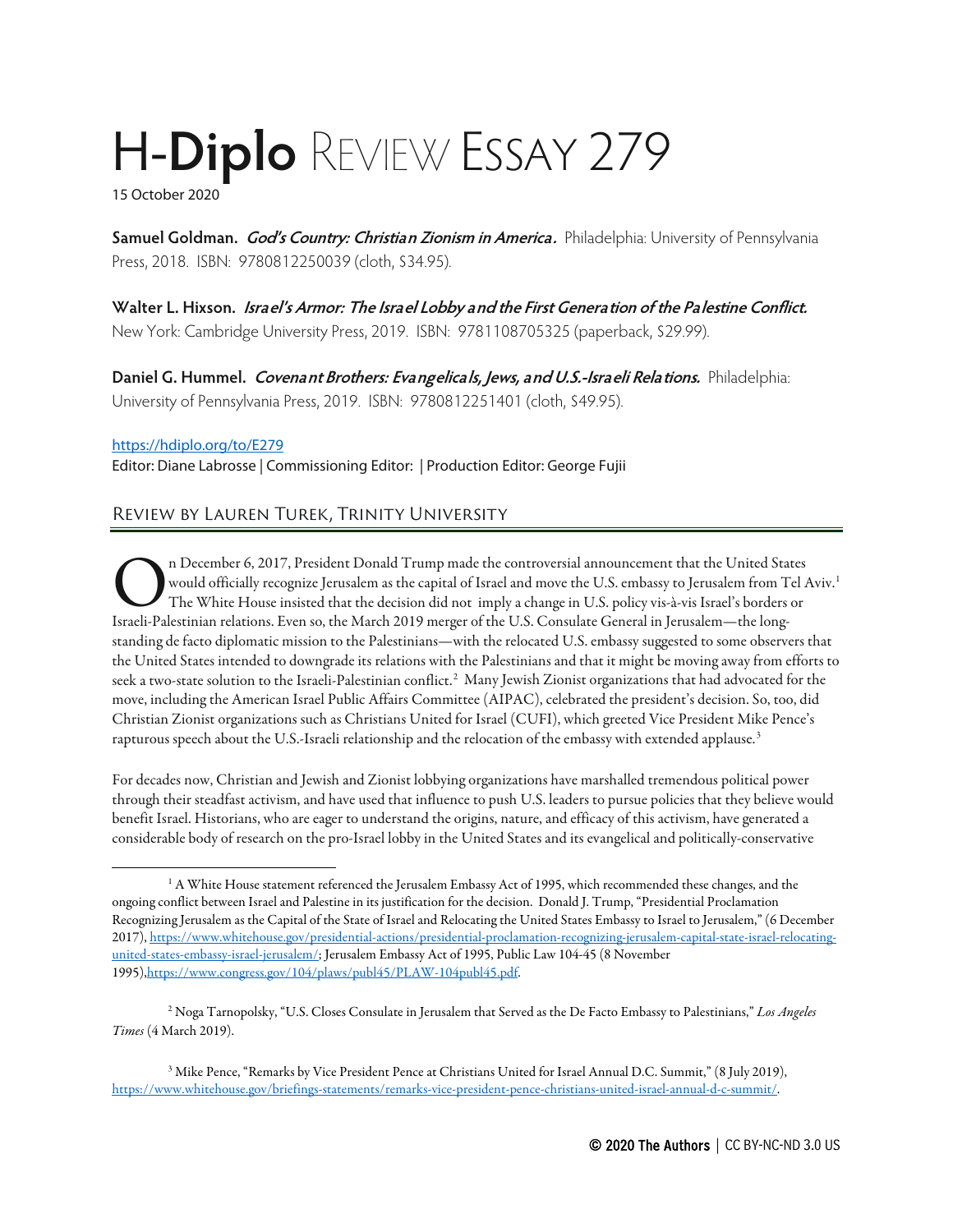Christian allies.[4](#page-1-0) The enduring influence of these lobbies into the present moment—as evidenced by the Trump administration's policies towards Israel, explicitly Zionist (indeed, often Christian Zionist) rhetoric about the United States' special relationship with Israel, and strong embrace of Israel's current leadership—ensures that this scholarly attention will continue. Three recent books, Samuel Goldman's *God's Country: Christian Zionism in America*, Daniel Hummel's *Covenant Brothers: Evangelicals, Jews, and U.S.-Israeli Relations*, and Walter Hixson's *Israel's Armor: The Israel Lobby and the First Generation of the Palestine Conflict*, offer deeply-researched (and at times quite provocative) insights into this complex and often thorny topic in U.S. politics and foreign policy.

Goldman's *God's Country* is the most sweeping of the three in terms of its chronological scope and stated goals, as it sets out to provide an intellectual history of Christian Zionism from the seventeenth century to the present day. By chronicling the influence of Christian Zionism on politics and political thought across five centuries, Goldman hopes to show "that belief in a unique connection between [the Israeli and American people] and their states is deeply embedded in the American imagination," and to use that knowledge to foster "religious literacy" and therefore "civil discussion" in our society (10-11). Given this aim, the book draws on and synthesizes scholarship across a range of fields, including history, theology, and political theory. Although it seeks to provide a digestible overview of Christian Zionism for a broad audience, *God's Country*  also aims to persuade scholars that Christian Zionism, as a phenomenon, is an example of political theology, or "a way of thinking about the order and purpose of politics oriented by God's will" (12). Goldman reminds readers that, despite its decline among scholars, political theology still thrives in current public thought and discourse, and he sees the contemporary political power that Christian Zionists hold as an example of the persistence of this mode of thinking in the United States and thus its continued salience for academic study.

In the first part of *God's Country*, Goldman explores Christian Zionist thought through the writings and sermons of New England Puritans in the seventeenth century, members of the Revolutionary generation in the late eighteenth century, and followers of Mormon leader Joseph Smith in the early Republic. He is careful not to suggest that all Christians shared the same beliefs about the role of Israel in Biblical prophecy or about the meaning of the covenant between God and the Jewish people as it related to Christians in the Americas. Indeed, Goldman acknowledges the vast differences in eschatology that existed over Christian history and within and between denominations. Nonetheless, in looking at Puritan colonists such as Increase Mather and Jonathan Edwards, he finds that many identified themselves with the biblical Hebrews and believed they had a providential mission to fulfill. Yet Goldman adds nuance and complexity to the typical rendering of the Puritan "errand into the wilderness" and its goal of creating a model Christian society. He reminds us that despite their sense that New England was "*like* Israel in important ways," the Puritans did not necessarily believe that they occupied a new Zion or that they had replaced the Jewish people as God's chosen ones—their covenant with God had not nullified God's covenant with Abraham (33). Rather, according to Goldman, Mather and those of his ilk believed that "part of New England's vocation was to promote the fulfillment of God's promise to the Jews," which is to say that their providential role was to help restore the Jews to Israel through prayer, missions, and conversions (15, 39).

<span id="page-1-0"></span><sup>4</sup> See, for example, Shalom Goldman, *Zeal for Zion: Jews, Christians, and the Idea of the Promised Land* (Chapel Hill: University of North Carolina Press, 2009); Allon Gal and Alfred Gottschalk, eds., *Beyond Survival and Philanthropy: American Jewry and Israel* (Cincinnati: Hebrew Union College, 2000); Michelle Mart, *Eye on Israel: How America Came to View Israel as an Ally* (Albany: State University of New York Press, 2006); Moshe Davis, *America and the Holy Land* (Westport: Praeger, 1995); Mark A. Raider, *The Emergence of American Zionism* (New York: New York University Press, 1998); Melvin I. Urofsky, *American Zionism from Herzl to the Holocaust* (Garden City: Anchor Press, 1975); Peter Grose, *Israel in the Mind of America* (New York: Alfred A. Knopf, 1983); Lawrence Davidson, "The State Department and Zionism, 1917-1945: A Reevaluation," *Middle East Policy* 7 (October 1999): 21-37; Yaakov Ariel, *On Behalf of Israel: American Fundamentalist Attitudes Toward Jews, Judaism and Zionism, 1865–1945* (New York: Carlson, 1991); Yaakov Ariel, *An Unusual Relationship: Evangelical Christian and Jews* (New York: New York University Press, 2013); Caitlin Carenen, *The Fervent Embrace: Liberal Protestants, Evangelicals, and Israel* (New York: New York University Press, 2012); Goran Gunner and Robert O. Smith, eds., *Comprehending Christian Zionism: Perspectives in Comparison* (Minneapolis: Fortress Press, 2014); Stephen Spector, *Evangelicals and Israel: The Story of American Christian Zionism* (New York: Oxford University Press, 2009).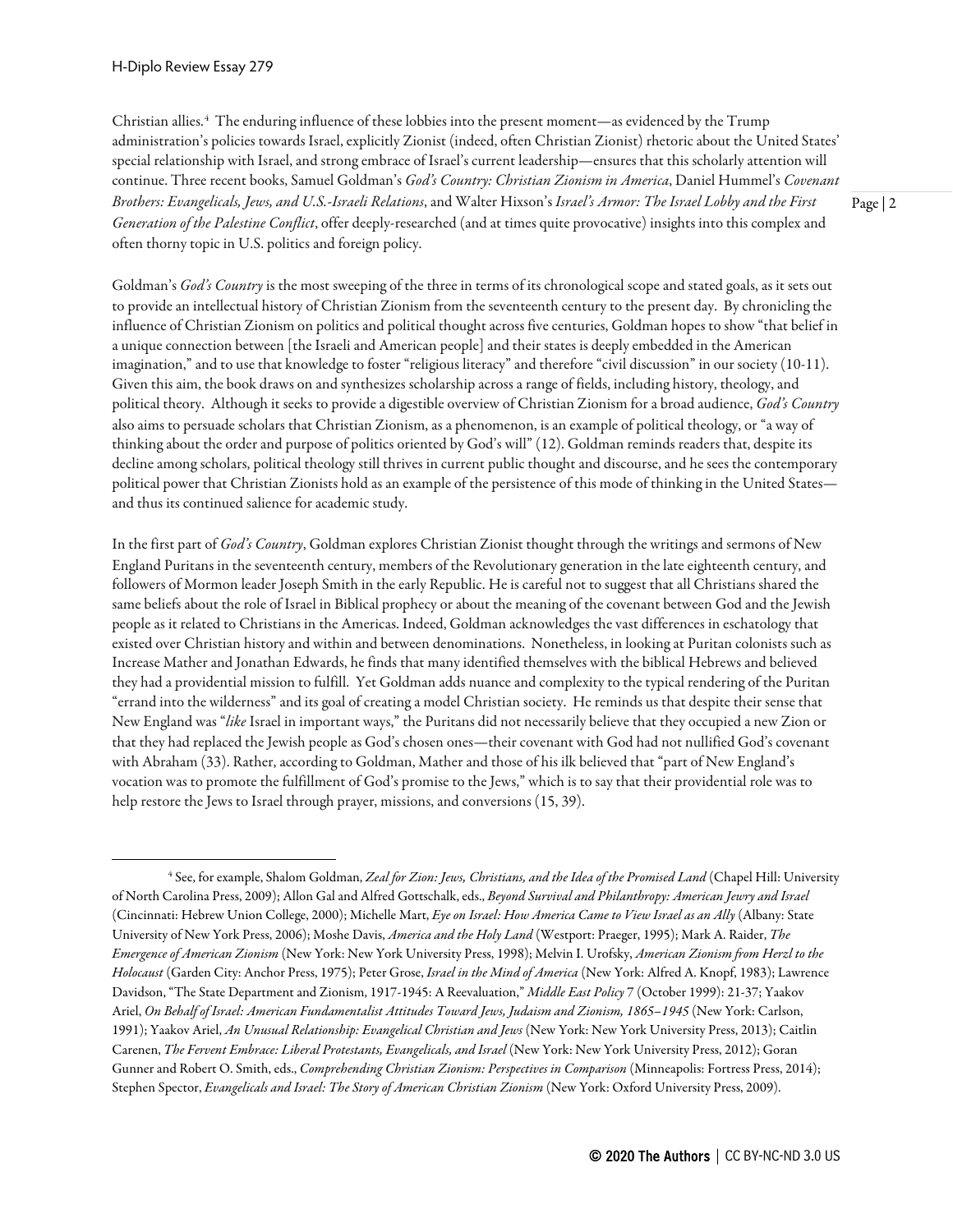The Puritans' perception of the Biblical Israel and of their spiritual mission blended with their eschatology. Goldman explores how Mather and other Puritans reckoned with St. Paul's Epistle to the Romans as well as the Book of Revelation, with its prediction that "in the last days the Jews would convert to Christianity and be restored to the Holy Land" before the second coming of Jesus Christ (37). Mathers, Edwards, and others may not have believed that New England was a new Zion, but they did believe that New England had a key role to play in God's plan for the end times. By highlighting the Puritan colonists' millennial beliefs, Goldman "challenges the assumption that Christian Zionism is derived from premillennial dispensationalism," a much more recent theological development<sup>[5](#page-2-0)</sup> (15). He also brings in similar views from thinkers of the Revolutionary generation, such as theologian, minister, and president of Yale Ezra Stiles, Presbyterian minister David Austin, and delegate to the Continental Congress Elias Boudinot, to highlight how the earlier idea that New England had a special place in God's plan expanded in the eighteenth century to encompass the entire nascent United States. Rather than seeing the republic as a new Zion, Stiles believed it "was a refuge for true religion and righteous politics," and Boudinot contended that America's millennial mission was to act "as an agent of Jewish redemption" (49, 55). These beliefs bestowed a sense of purpose on the young nation, and connected it with the people and place of Israel. Goldman is wise not to neglect Mormon thinkers of the early Republic. He finds important overlap between the ideas of the Revolutionary generation and those of Joseph Smith, who likewise saw the republic as a bastion of religious freedom and thus a haven for Jews, whom Christians could then seek to convert in preparation for their restoration to Israel. Though Smith's theology diverged in other areas, Goldman makes clear that such notions about America's role in fulfilling millennial prophecies regarding Israel had wide circulation in the colonies and early Republic.

The second part of the book traces the process by which these religious beliefs about the restoration of the Jews became a political goal rather than just a spiritual one. Goldman highlights the story of Mordecai Manuel Noah, who served as a Consul to Tunis briefly between 1813 and 1815, and who devised several plans for hastening Jewish restoration to the Holy Land. In addition to Ararat, a proposed Jewish reservation in the United States, Noah shared his proto-Zionist ideas in his writings and lectures from 1825 through the 1840s, offering audiences a synthesis of "American origin myths, millenarian theology, and republican politics" and arguing "that Christians had a responsibility to promote Jewish restoration, but also that they were upholding their own national calling by doing so" (81). Although Noah did not make much headway with his Ararat proposal, his ideas proved influential for at least some Christians. Goldman also explores the ideas and influence of Warder Cresson, who converted to Judaism while serving as U.S. Consul to Jerusalem, John Nelson Darby, an evangelical leader and an important force in popularizing premillennial dispensationalism, and William Eugene Blackstone, a Christian Zionist who petitioned President Benjamin Harrison to restore Israel to the Jewish people. Having laid the groundwork for understanding Christian Zionism as a political project by discussing the development of key ideological, theological, and political currents, Goldman then moves into the early twentieth century. Here, he traces the influence of religious scholars and leaders Harry Emerson Fosdick, Judah L. Magnes, John Haynes Holmes, and Reinhold Niebuhr on liberal Protestant thought about Zionism, as well as on public opinion about the desirability of recognizing Israel and partitioning Palestine in the late 1940s.

In the final part of the book, which covers Christian Zionism since 1948, Goldman traces a shift in orientation that occurred in the movement. Whereas for much of the twentieth century, Christian supporters of Israel hailed mostly from liberal Protestant denominations, more recently Christian Zionists have tended to come from politically conservative Christian denominations, especially evangelical ones. Goldman suggests that there was surprising continuity between the liberal Christian Zionists of the earlier twentieth century and their evangelical successors. Despite the emergence of "dispensationalist themes" and the "moralized and militarized vision of Judeo-Christian civilization" that evangelicals embraced, Goldman argues that their brand of Zionism "emerged from Cold War-era attempts to find the meaning of

<span id="page-2-0"></span><sup>5</sup> While millennial (and chiliastic) beliefs—including premillennialist ideas that assert that Jesus Christ will return to earth before his thousand year reign of peace as prophesied in Revelation 20—date back to the first century of the Christian church, dispensational premillennialism did not emerge until the nineteenth century. Dispensationalists believe that God has divided time into defined periods that govern his relations with mankind and his plans for the church. Dispensational Premillennialism began spreading in the United States in the last quarter of the nineteenth century, and became popularized after the publication and widespread distribution of the Scofield Reference Bible. Many evangelicals, including Pentecostals and charismatics, embraced dispensationalist beliefs; mainline Protestants tended not to.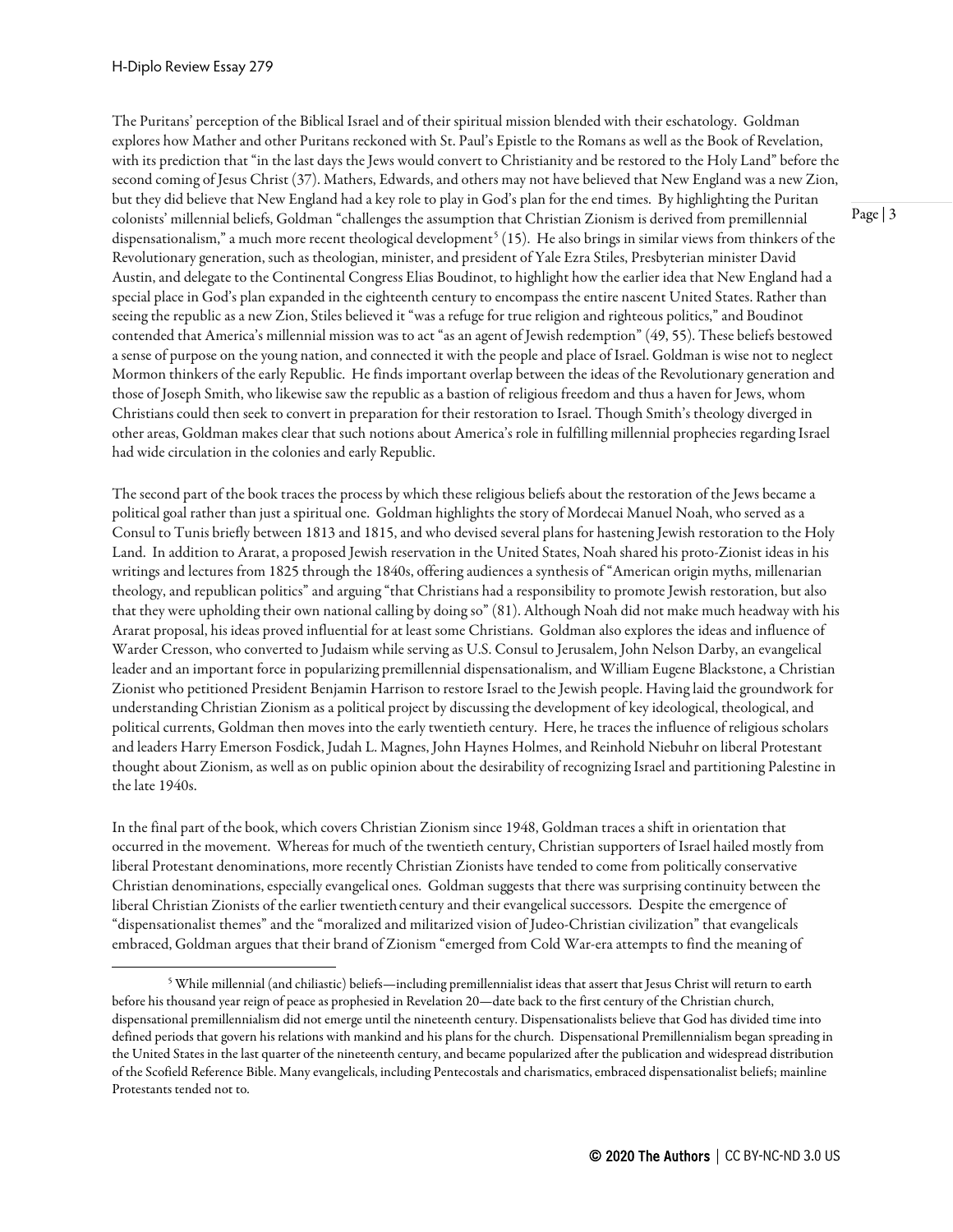## H-Diplo Review Essay 279

American power in the travails of the people and land of Israel—a project that had been blessed by theological liberals before it was taken up by conservatives." (124).

He pinpoints the Six-Day War in 1967 as a key moment: mainline Protestants had by then largely drifted away from Zionism and many conservative Christians, particularly those who saw prophetic implications in those events, rallied to the cause. After examining the apocalyptic literature of Hal Lindsey and the support that Christian Right stalwarts such as Jerry Falwell lent to Israel, Goldman suggests that conservative views about the Cold War joined with prophetic beliefs to provide the basis for Christian Zionism during the 1980s. He concludes that while more recent Christian Zionists attracted considerable media attention, he does not believe that they exerted nearly as much foreign policy influence as pundits feared. More significantly, he suggests that "the specific form of Christian Zionism that emerged in the 1970s seems to be waning." (176). He does not present sufficient specific evidence to fully support either of these suppositions, evocative though they are.

Needless to say, covering five centuries of Christian Zionist thought over the course of just 180 pages means that Goldman must leave out a considerable amount of detail. With each chapter focusing on a handful of thinkers, he picks out common ideas across long swaths of time, but of course cannot discuss all relevant thinkers or devote extensive time to counter-trends, though he makes an effort to allude to their existence. The brevity of the chapters and the length of time covered in each tends to give the impression that the important intellectual trends and theological developments he chronicles were more coterminous and seamlessly interconnected than they may have actually been. Furthermore, some of the men whom Goldman highlights—and they are almost all men—had more significant and enduring influence than others, and an assessment of the relative weight of their influence does not come through clearly in the text. This is not to downplay the importance of lesser-known thinkers or ideas in terms of their contribution to Christian Zionism, merely to trouble what might otherwise seem like too flattened a narrative. Zooming out to capture the broad sweep of U.S. Christian Zionism since the seventeenth century puts the more recent and well-known phase into context and helpfully tempers overexuberant declarations about the movement. Yet the bird's-eye view also potentially minimizes the distinctive aspects and influence of recent conservative Christian Zionism in U.S. politics. Again, given the brevity of the text, Goldman obviously had to make choices about what and whom to cover, and he makes no claims to be presenting an exhaustive account; it is a broad synthetic survey and provides an accessible, useful introduction to Christian Zionism. A more granular exploration of Christian Zionism over the past forty years might have added evidential weight to his conclusions, however.

Daniel Hummel's *Covenant Brothers* provides a much needed reexamination of the emergence of evangelical Christian Zionism as an organized and effective political movement. Hummel takes 1948 as his starting point and seeks to move beyond explanations of the movement that focus solely on the apocalyptic beliefs or missionary objectives of U.S. evangelicals. He argues instead that an evolving "range of political, historical, and theological arguments in favor of the state of Israel based on mutual and covenantal solidarity" were at play, emphasizing Christian-Jewish cooperation in the political project of building U.S. support for Israel. (3). Unlike most other books on U.S. Christian Zionism, Hummel roots a significant part of his narrative in Israel rather than in the United States, even as he attends mostly to U.S. historical actors. He begins with a rereading of post-World War II missions to Israel, examining how evangelical understandings of their relationship with Israel and the Jewish people shifted as they immersed themselves in Israeli society. Hummel notes that their experiences in Israel led these "missionaries to develop language that took seriously Jewish identity, racial antisemitism and the Holocaust, and the long history of Christian anti-Judaism," which had the effect of familiarizing them "with the concepts of interreligious reconciliation that later fueled a sense of political obligation to Israel" (20). He details how the flourishing field of biblical archaeology fed into the framework of "Judeo-Christianity" that emerged in the 1950s, and links this framework to dispensational interpretations of scripture that elevated "the covenantal language of Genesis 12:3, a passage that commanded all people to 'bless' Israel" to receive God's blessing in return (58). Hummel argues that these key theological, cultural, and intellectual developments, coupled with the establishment of the American Institute of Holy Land Studies by G. Douglas Young in 1956, formed the foundation of the modern evangelical Christian Zionist movement.

Young's educational institute, located in Jerusalem, tied together the new evangelical missionary thinking about Israel, the Judeo-Christian framework, and Biblical archaeology as it advanced his larger mission of fostering U.S. support for the state of Israel. Initially, Israeli leaders treated the institute with suspicion, assuming that it was some sort of "secret missionary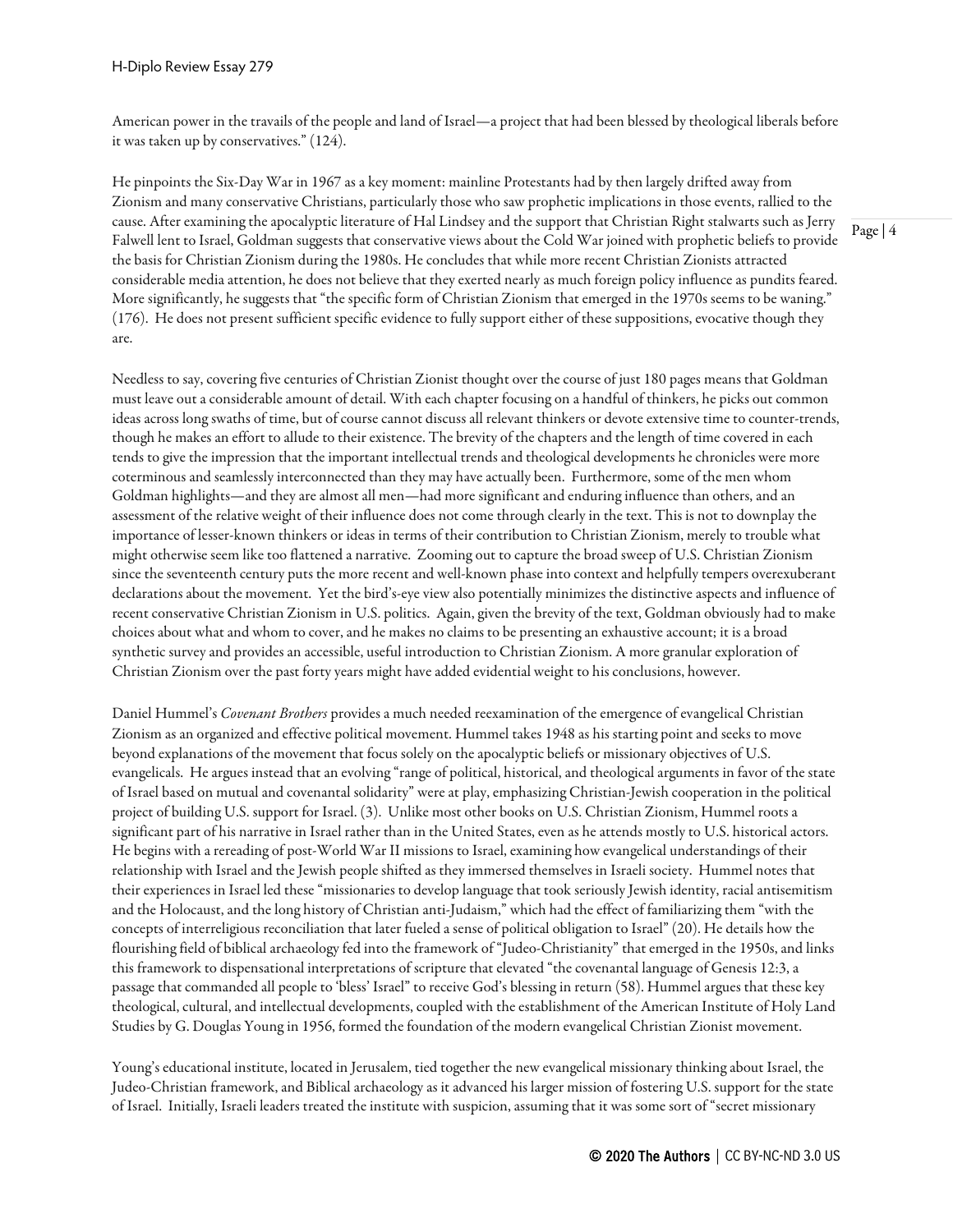operation," even though Young "denounced Jewish missions work in Israel" and "disavowed evangelistic goals of any kind" (70-71). Yet Hummel argues that the Institute, which brought prominent evangelicals to Israel as teachers and had a curriculum that "emphasized Jewish-Christian solidarity and shared religious history" as well as Israeli contributions to biblical scholarship, played a key role in redefining Christian Zionism and Judeo-Christianity in the late 1960s (72). Young's institute promoted Jewish-Christian cooperation and "practical and political action focused on advancing Israeli interests," goals which rippled out into broader evangelical thought and coincided with the desires of the Israeli government to gain Christian allies that would help "legitimate…a Jewish state" (76, 80).

Like Goldman, Hummel pinpoints the 1967 war as a key turning point in this redefinition of U.S. Christian Zionism. As mainline Protestants and Catholics in the United States grew more critical of Israel after 1967, Israel's leaders reached out to build new relationships with evangelical and fundamentalist Christians. According to Hummel, the outreach program that the Israeli government pursued put "Jewish self-understanding in terms of peoplehood and land" at the heart of their dialogue with potential Christian allies, in an effort to "build consensus around the political obligations of Jew and Christian alike." (84). In this context, Israeli officials came to see Young and the American Institute of Holy Land Studies as exemplars of this desired interreligious collaboration. This story—the story of Young, of his institution building in Israel, and of the interreligious relationships that developed out of that institution building—rarely figure into histories of Christian Zionism. In highlighting Young and the Institute, Hummel adds considerable nuance to our understanding of how evangelicals and Israeli leaders viewed each other and their mutual political and spiritual projects in the 1960s and 1970s. There is simply so much more to Christian Zionist beliefs than just dispensational theology, and Hummel is very effective at teasing out the intellectual, theological, and organizational developments that shaped the movement. Furthermore, given that U.S. evangelicals were generally very focused on missionary work and what they viewed as their evangelistic duty to spread the Gospel worldwide in this era, the fact that Young, Billy Graham, and other evangelical leaders advocated for their brethren to pull back from evangelizing in Israel and focus instead on the importance of Jewish identity and continuity there is significant and unexpected. Hummel makes a compelling case that even though they could not enforce an injunction against evangelism, U.S. evangelicals' debates about the nature of their involvement in Israel and their responsibility to Israeli Jews did signal an important shift in evangelical identity vis-à-vis Israel that falls outside of more common dispensational interpretations.

After discussing the rise in Holy Land tourism that followed the 1967 war and explaining how it both sacralized the modern state of Israel for evangelicals and made it a core part of their Judeo-Christian identity, Hummel delves into the 1973 Arab-Israeli War as another turning point in Christian Zionist development. Evangelicals supported Israel during the war, yet two strands of U.S. evangelical thought about Israel emerged in the aftermath: one a fascination rooted in apocalyptic prophecies and the other focused on reconciliation and Christian-Jewish dialogue. Hummel argues that while Hal Lindsey, John Walvoord, and the other famous dispensational prophecy writers of the era certainly "helped popularize dispensational language that overlapped with Christian Zionism," they were more focused on selling books than on forging relationships with existing Christian Zionists (let alone Israeli leaders) (144). Hummel sees much greater significance in those individuals, like Young, who committed to the project of Christian-Jewish reconciliation. He details a 1975 conference that Young organized with the American Jewish Committee and Rabbi Marc Tanenbaum wherein the evangelicals who attended sought to clarify their theology in light of the Holocaust and establishment of Israel, and committed to avoiding anti-Semitic language and interpretations of scripture. These efforts, coupled with their pledge to support "human rights" and the Soviet Jewry, formed a basis for greater political mobilization on behalf of Israel after 1976, according to Hummel.

Having provided this rich history of Christian Zionism between 1948 and 1976, Hummel uses the final part of the book to examine and explain the rise of the more familiar Christian right Zionism of the 1980s. He makes the case that during the Carter administration and the first term of the Reagan administration, Christian right Zionism became "an integral part of the political dimension to America's 'special relationship with Israel," forging an ever more organized pro-Israel lobby and cementing Zionism as a defining cause of the Christian right (161). This transition grew out of political developments in Israel, including the establishment of the Likud party, changes within U.S. evangelical denominations, including the "Fundamentalist Takeover" of the Southern Baptist Convention, and Young's death in 1980. (166). In the 1980s, the fundamentalist preacher Jerry Falwell and Israeli leader Menachem Begin cultivated a close and politically powerful relationship, as Falwell and the Christian right lent unstinting support to Israel and Begin's policies. Despite the fact that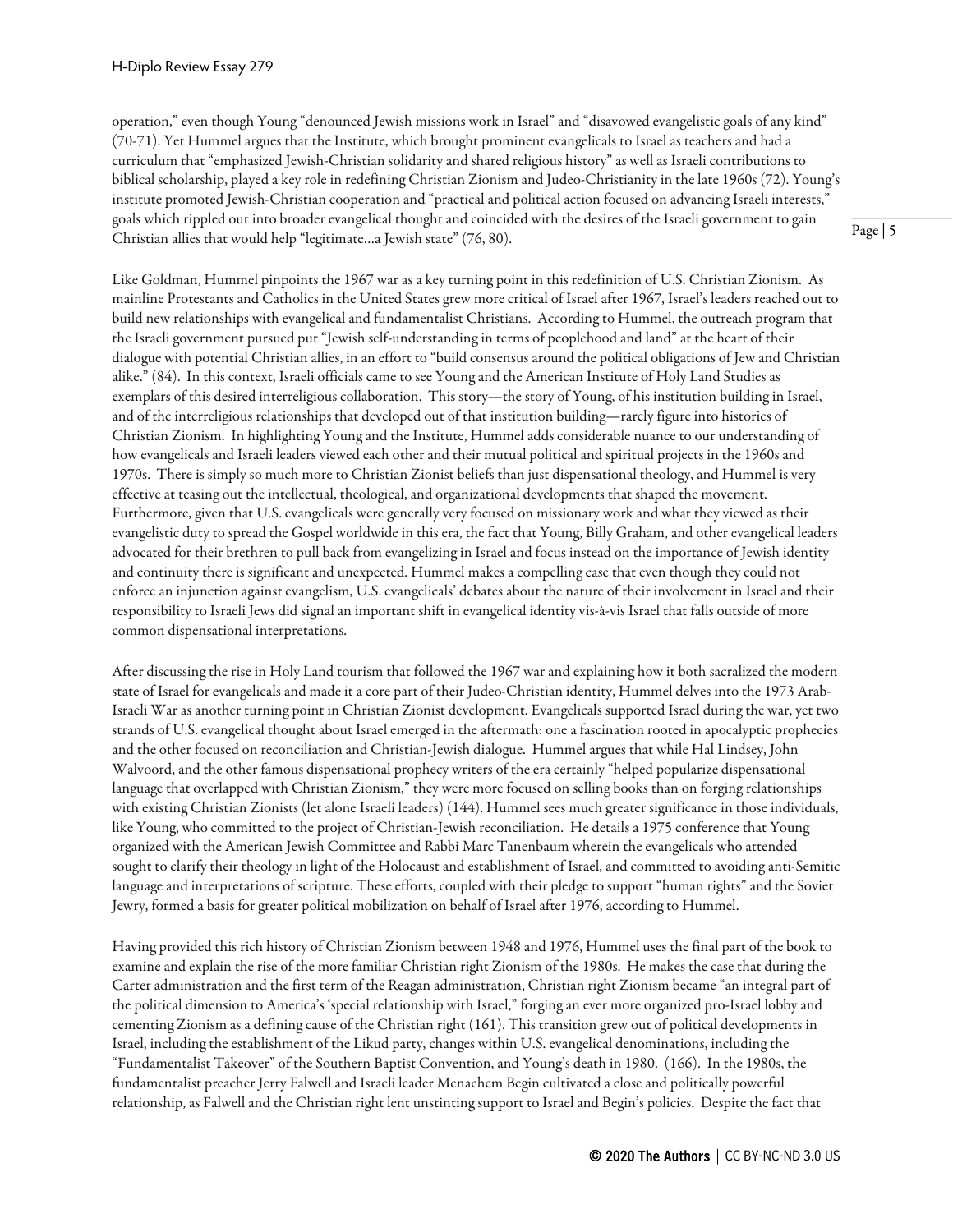Falwell had not been part of the interreligious dialogue and activism of the 1970s, Hummel sees important continuity between the Christian right's Zionism of the 1980s and the Christian Zionism of the preceding decades. He argues that "even with the Christian right's freighted domestic agenda…and entanglement in GOP politics it remained animated by the goal of reconciliation and committed to the security of Israel," a commitment that knitted Christian right Zionists together closely with their allies in Israel (161). The final chapters of the book provide a fascinating discussion of the complex relationship between American and Israeli Jews after the 1982 Lebanon War and the First Intifada in 1987 as well as of the Pentecostal preacher John Hagee, who redefined Christian Zionism again in the late 1980s and 1990s. Radical Christian Zionists—"Spirit-centered" Zionists—who were steeped in dispensational theology, "believed Jerusalem would be the seat of authority for the coming millennial kingdom," and focused on countries beyond Israel, emerged in this era as another branch alongside Christian right Zionists. (190). In his discussion of Hagee, Hummel shows the fractures within the movement and explains how current Spirit-centered Zionism is distinctive from earlier Christian Zionist factions.

As should be clear, Hummel has an extremely keen grasp on the theology here. This allows him to depict Christian Zionism as a dynamic movement, responsive to political change and interreligious dialogue in Israel as well as the United States. It also enables him to illuminate the considerable evolution in evangelical beliefs about Israel that occurred in the decades after 1948, revealing the presence of multiple competing visions for Christian Zionism that coexisted and interacted in generative ways at a range of given moments. The book is thus incredibly useful in dispelling simplistic analyses of Christian Zionism that offer a static depiction of the movement or fixate solely on prophecy and apocalyptic expectation. The book does not dismiss dispensationalism of course, but it contextualizes it effectively and adds needed complexity to our understanding of just how varied dispensational theology was in terms of its influence on evangelical policy lobbying and U.S. foreign relations. Hummel's deep knowledge of evangelicalism, coupled with his expert use of Israeli archival material, stands out and makes this book a tremendously valuable contribution to the scholarship on Christian Zionism.

Where Goldman and Hummel explore *Christian* Zionism, Walter Hixson expands the focus to the whole Pro-Israel lobby in the United States. *Israel's Armor: The Israel Lobby and the First Generation of the Palestine Conflict* covers the shortest chronological period of the three books under review, as the narrative focuses primarily on the years between 1942 and 1967, yet it offers exceedingly rich detail on the individuals and institutions that built the Israel lobby and advances the most provocative argument. One of Hixson's key contentions is that the Israel lobby has been exceptionally adept at "shaping the pro-Israeli American foreign policy," but that we cannot fully understand *why* it has been so successful without disentangling the cultural and religious forces that made U.S. leaders so responsive to its ideas and tactics (9). Hixson asserts that "without a cultural foundation rooted in American religious affinity and settler colonization, among other factors, the lobby could not have been as effective as it has been and remains today" (9). In the book, he sets out to show how these intersecting factors came together to influence Congress and presidents to align U.S. foreign policy with Israel's policies despite the efforts of some State Department officials to forge a more balanced approach to U.S. relations in the Middle East.

After a brief prologue that traces the foundations of the Zionist movement internationally and in the United States, Jewish settlement in the holy land after the Balfour Declaration, and conflict with the Palestinians that lived there, Hixson delves into the origins of the Israel lobby in the United States. He pinpoints a May 1942 meeting at the Biltmore Hotel in New York City, which hundreds of Zionists from the United States and abroad attended, as the birthplace of the lobby. With the horrifying realities of the unfolding Nazi genocide against the Jews of Europe in sharp focus, Zionist leaders appealed to President Franklin Roosevelt to aid the victims of the Holocaust and establish a Jewish state. When Roosevelt failed to mount an adequate and speedy response, these Jewish leaders began to mobilize politically. Hixson profiles some of these men, including Rabbi Abba Hillel Silver, who chaired the American Zionist Emergency Council (AZEC), and Isaiah Leo Kenen, a prominent activist in that organization. Kenen in particular coordinated a massive lobbying campaign in 1944 aimed at pushing Congress and the president to take action. He managed to secure "the endorsement of both major political parties in the 1944 presidential election," as well as supportive planks in both parties' platforms (36). Hixson notes that Roosevelt planned to put off dealing with the issues that the lobby raised until after the war; when he died and Harry Truman took over, the lobby cultivated his support and eventually won his backing, even though doing so "alienated professional diplomats, the Arabs, and the British" (37). Although the State Department pushed back against American Zionist aims—playing on concerns about U.S. access to strategic resources in the Middle Eastern as well as the threat that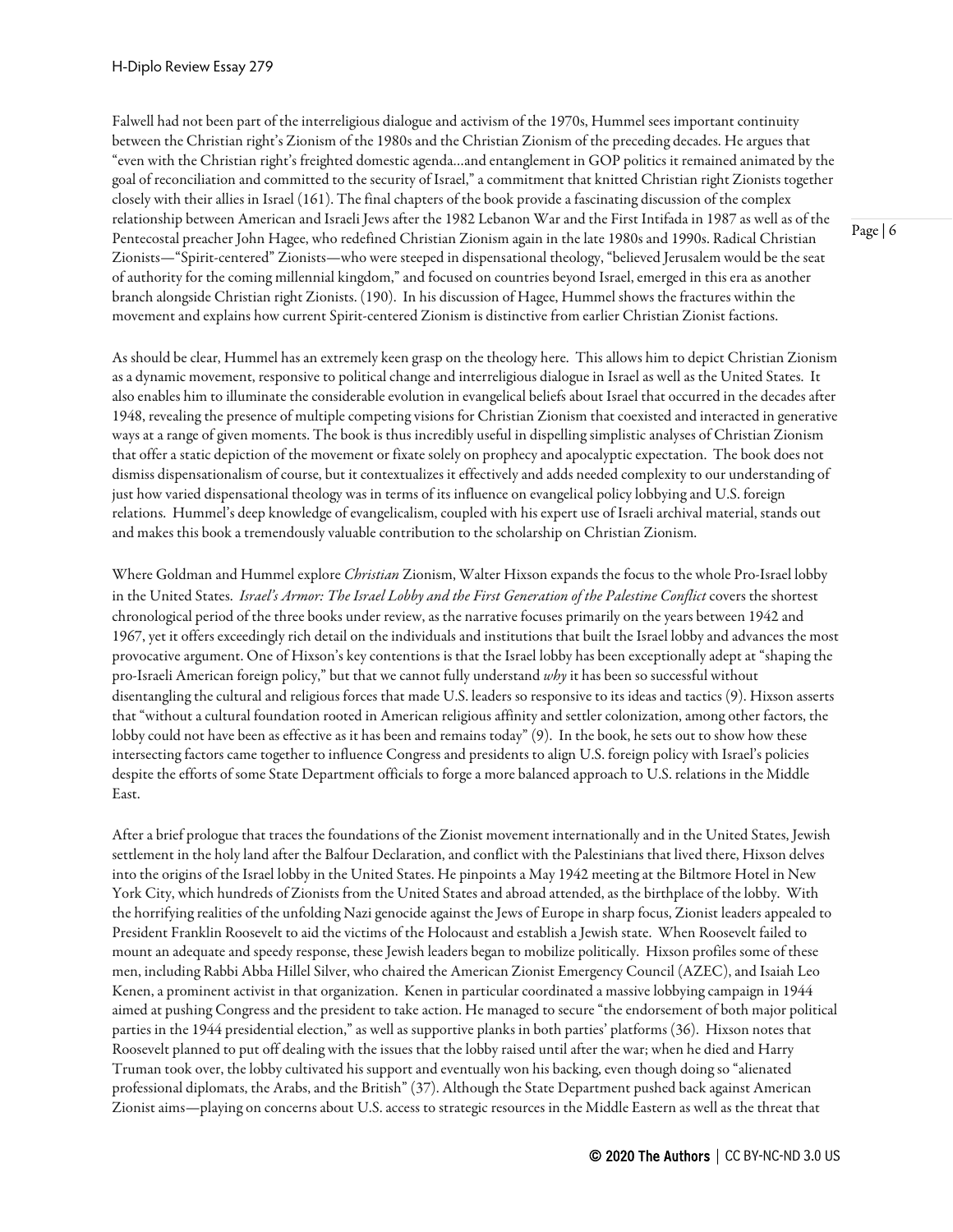U.S. support for Israel might drive Middle Eastern countries to ally themselves with the Soviet Union—Hixson details how members of AZEC used political pressure and relationships with White House insiders to continue to push Truman to support their goals.

Hixson's discussion of the influence the Jewish lobby had on the Truman, Dwight Eisenhower, John F. Kennedy, and Lyndon Johnson administrations drives the narrative, revealing much about the strategic priorities as well as personal sentiments of each president. He depicts Truman as a grudging ally and makes the case that U.S. support for partition and statehood during his presidency emerged from a range of factors, including "residual guilt over lack of response to the Nazi genocide; empathy for the Jewish refugees, and Orientalist perceptions of the Arabs whereas the European Jews were viewed as forces of modernity and settler progress; and not least the growing clout of the Israel lobby in an election year" (54). He also suggests that Truman's devout Christian beliefs compelled him to boost the Zionist cause, and attributes broad U.S. public enthusiasm for Israeli statehood to premillennial dispensationalism. Although he notes that such beliefs are exactly the sort of "'cultural disposition'" that he sees as central to understanding the power of the Israel lobby, his discussion of dispensationalism and Christian Zionism is superficial, particularly in light of the much more nuanced picture that Hummel provides in *Covenant Brothers* (54). Likewise, he asserts that Johnson's "conviction that the Jews belonged in the Promised Land…provided a foundation for his attitudes and actions in the Middle East conflict," yet provides very little analysis of Johnson's faith beyond that (184).

Many of the chapters also lack detail on the nature of the Israel lobby's political pressure. Hixson describes the means by which the lobby pressured the White House—"telephone calls, telegrams, and public criticism" about Truman withholding part of a loan in response to Israel's resistance to negotiating on issues related to refugees and border settlements in 1949, or a "nationwide publicity campaign" to secure support for Israel from the Johnson administration during the crisis with Egypt in 1967—but does not always provide enough insight into the substance of that pressure (70, 173). He shows the leaders of the lobby, such as Kenen, coordinating public campaigns that brought in a deluge of constituent letters to the White House or to Congress, but does not reveal much about the content of those communications. As such, readers do not get a clear sense of the shared language, rhetorical themes, or global concerns in those letters, telephone calls, and media pieces that might allow Hixson to bolster his argument that deep cultural foundations and religious affinities made the Israel lobby so powerful. This is frustrating in part because Hixson treats every other aspect of the story with such granularity, and makes a very convincing argument that Truman, Kennedy, and Johnson feared the lobby and what it might do, and made decisions (or altered their desired policies) accordingly. Drawing out more of this detail might have helped demonstrate the cultural and religious dynamics at play in the relationships between U.S. officials, the members of the Israel lobby, Israeli leaders, and the U.S. public. It would also underscore why the presidents perceived the lobby as a significant enough electoral threat to disregard the advice and concerns of the State Department and overlook Israeli positions that were aggressive or inflexible.

These issues mostly relate to the historiographical contribution that Hixson promises at the outset in terms of culture and religion (but does not quite deliver on), and it is important to stress that the book is a thoroughly engrossing and detailed read on U.S.-Israeli relations and the Israel lobby. Hixson's chapter on the Eisenhower administration is a particular standout that offers an incisive, powerful, and comprehensive investigation of the major foreign policy challenges that Eisenhower and Dulles confronted in the Middle East and at home vis-à-vis Israel. He details the efforts of the administration to reorient its policies in the Middle East, particularly in light of Israeli actions such as the attack on Qibya in 1953 that heightened tensions with its Arab neighbors. Hixson notes that when Secretary of State John Foster Dulles withheld Mutual Security aid in order to "confront the Israelis over their aggression and defiance of international law" after they diverted the Jordan River, the U.S. Israel lobby swung into action and "subjected the nation's top diplomat to a withering assault that left him 'feeling terribly pressured and misrepresented'" (92, 93). Two days after meeting with Jewish leaders, he "restored funds earmarked for assistance in return for Israel's pledge to end the unilateral diversion of the Jordan Rivers" in an agreement that "averted an immediate crisis, but failed to resolve the long-term conflict" (93). The chapter discusses organizational changes within the Israel lobby before turning to U.S. and Israeli relations with Egypt, which Hixson explores in compelling depth. He is very effective in this chapter in illustrating the causal links between challenging events in the Middle East, U.S. policy responses, the mobilization of the Israel lobby, and the adjustments that U.S. policymakers made in turn. He treats U.S.-Israeli relations in the lead-up to the 1967 war with similar attention to detail in terms of the policy decisions of the Johnson administration, and its reactions to Israeli moves.